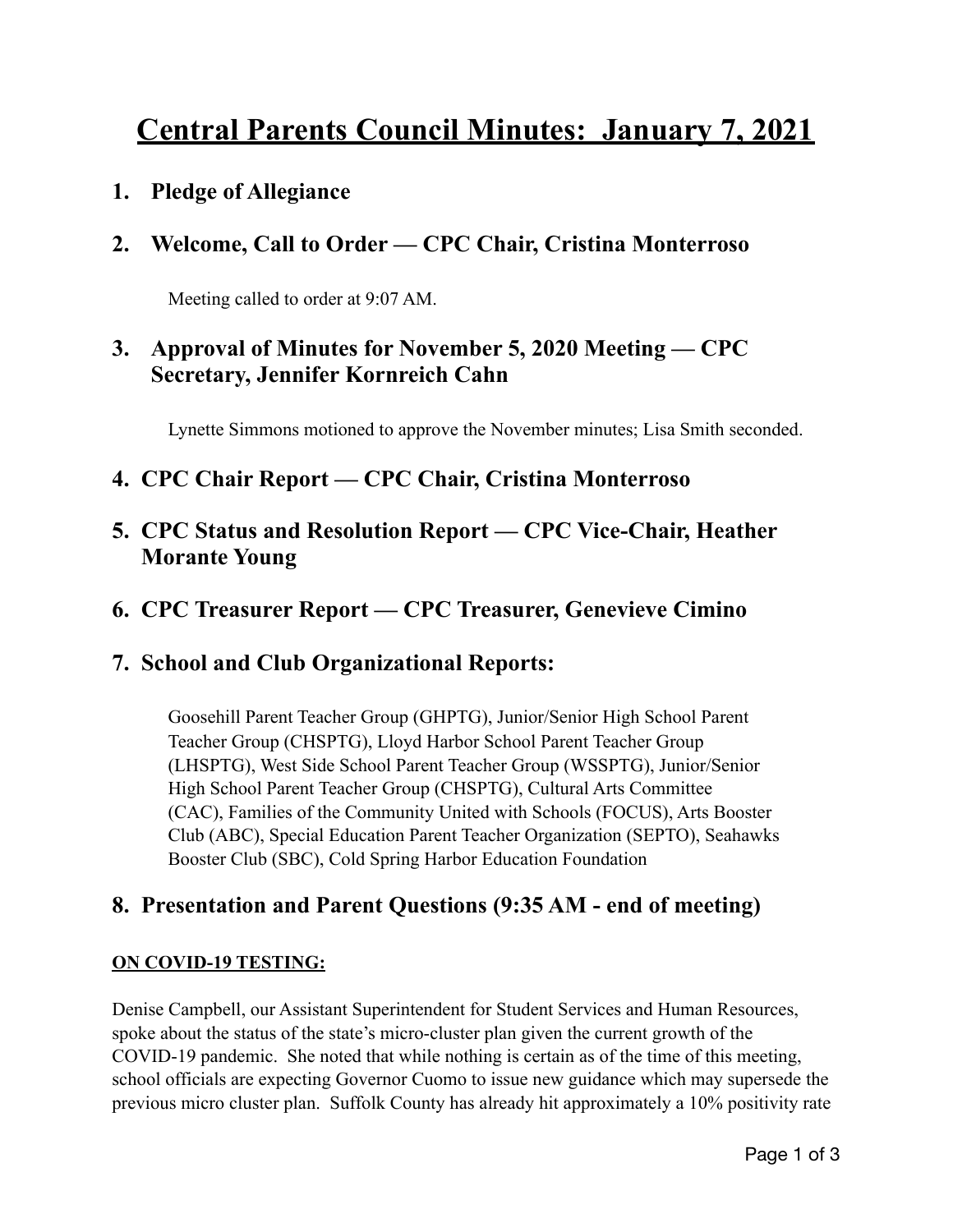for several consecutive days. Right now, the communities that comprise the Cold Spring Harbor school district have infectivity rates that are below the county average, but Ms. Campbell said that the district is ready with various plans in place ready to go depending on state directives. There remains the possibility that we will need to implement testing random samples of 20% of the student and staff population in order to ensure that our schools have sufficiently low rates of infection to remain open. On-site rapid testing would be made available, with nasal swabs rather than the more uncomfortable nasopharyngeal swabs.

—There were questions about what kind of test is acceptable. Ms. Campbell noted that according to the DOH, a rapid test result is acceptable—but if you decide to get a PCR test, you should await those results. Students and staff can choose to get tested on-campus at the high school, or to use another medical office/laboratory to get tested.

—Someone asked whether the administration anticipates people refusing to have their asymptomatic children tested. Ms. Campbell expressed faith in the community's desire to help keep the schools open.

—Ms. Campbell made clear that students who are already sick, quarantined, or in the same household as a student selected for testing would not be part of the 20% testing sample. She said that the samples would be truly randomized and also current.

—Somebody else asked whether the random-sampling test requirement would be triggered by case numbers in our immediate vicinity. Ms. Campbell said that while the original micro-cluster plan was going to use zip codes, the state may decide to use overall county-wide numbers.

—Another parent was worried that her special-needs child might be traumatized by testing. Ms. Campbell said that extenuating circumstances would be considered on a case-by-case basis.

—Someone wanted to know whether teachers and other faculty will be included by Gov. Cuomo in the next round of vaccinations; Ms. Campbell said that the hope is that faculty will be eligible by early February.

—Someone else wanted to know if the vaccine gets approved for children under the age of 16, whether such vaccinations will be mandatory for school attendance. Ms. Campbell did not have information about that. She did note that distancing and masking will likely continue into the next school year.

—A parent asked whether there has been any in-school spread of COVID. Ms. Campbell noted that so far, according to the contact tracers, all cases of COVID have been brought into the school by community-acquired cases, and none have led to school-acquired new cases.